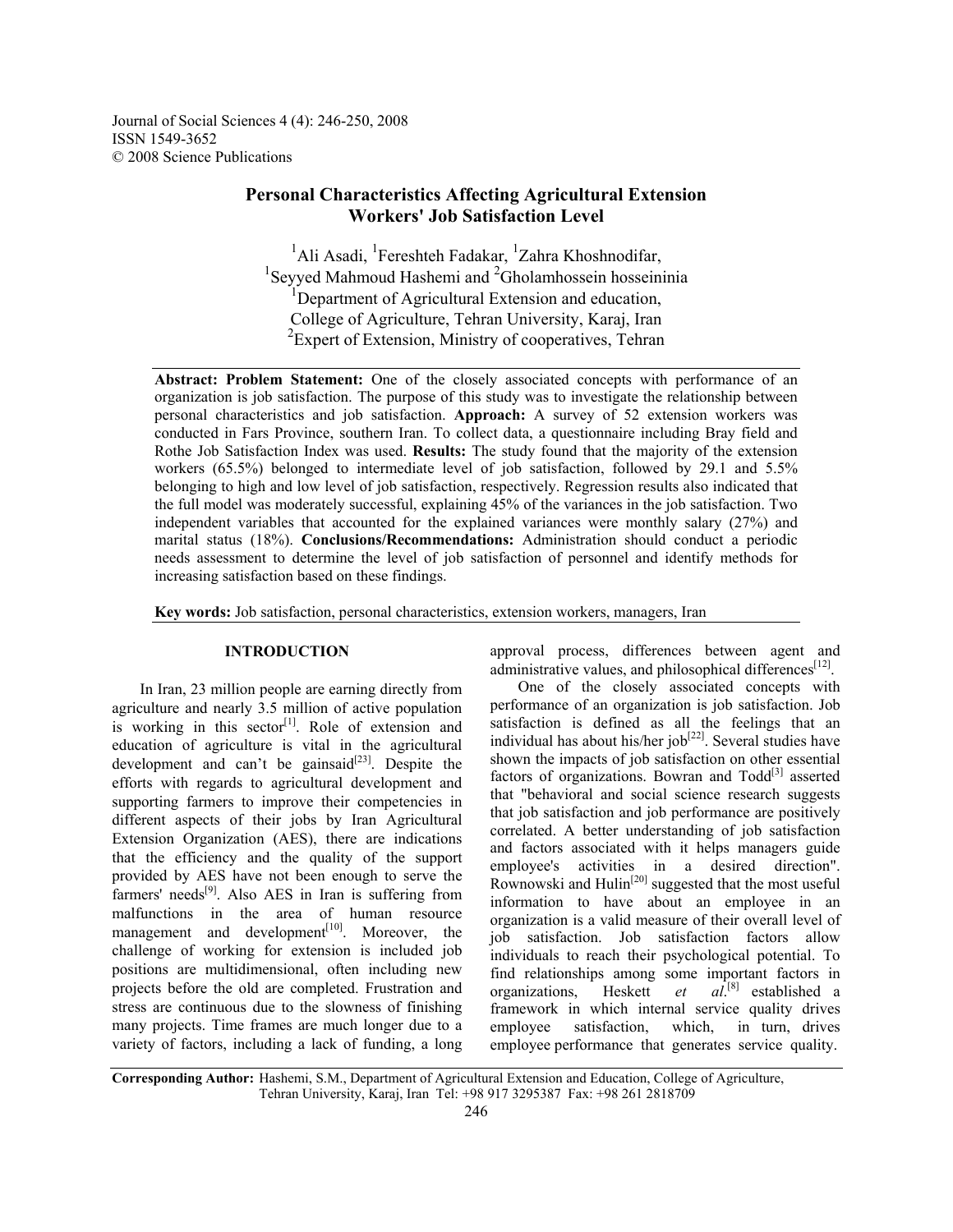

Fig. 1: Service-profit model<sup>[24]</sup>

Finally, service quality drives customer satisfaction that leads to customer retention and profits (Fig. 1). Based on this context as well as to know totally most of the analyses dealing with the relationship between job satisfaction and other variables of interest have been based on data collected in Western countries $[13]$  and studies of Iranian agricultural extension workers' job satisfaction are rare, we can come to this point: knowing the factors related to extension workers' job satisfaction can be of paramount topics.

 Job satisfaction in extension is dependent on many factors<sup>[6]</sup>.

 Empirical literature suggests that Job satisfaction is related to a number of organizational, professional and personal variables<sup>[14]</sup>. Research results also indicated that many personal characteristics affect job satisfaction in many different and complex ways $[11]$ . This study was designed to identify extension workers' personal characteristics and their relationships with job satisfaction.

**Purpose and objectives:** The main purpose of this research was to investigate the relationship between personal characteristics and job satisfaction.

Of particular interests were to:

- Study the personal traits of extension workers in context of job satisfaction
- Measure the level of job satisfaction of extension workers and
- Explore the extent to which certain personal characteristics predict extension workers' job satisfaction

# **METRIALS AND METHODS**

**Population and sample:** The study's population and sample consisted of all the Agricultural Organization extension workers from Fars province southern Iran (Fig. 2). This is one of the leading provinces in agricultural production<sup>[7]</sup>.

**Instrument:** A variety of scales and self-developed questionnaires have been employed to measure job satisfaction. This study employed a questionnaire



Fig. 2: Location of the study area. [Iran country (Fars province)]

comprising Job Satisfaction Scale to measure job satisfaction using Brayfield and Rothe Job Satisfaction Index $[4]$ . This scale is a self-report instrument that measures job satisfaction across 20 different items. Respondents were instructed to indicate the extent of their agreement with each item on a fivepoint scale ranging ''strongly disagree, disagree, neither disagree nor agree, agree, strongly agree.

 Following the distributing of the questionnaire, 55 out of 69 questionnaires were returned; representing a response rate of 0.79. Reliability of the questionnaire was measured by computing of Cronbach's Alpha coefficient, the measure of internal consistency, this coefficient for job satisfaction was 0.84 which indicates the acceptable level of reliability<sup>[18]</sup>. To evaluate validity of this instrument, questionnaire was assessed by some Tehran university agricultural extension and education department scientific board members.

**Data analysis:** In this research, descriptive and inferential statistics were used to analyze collected data. Descriptive statistics were included frequency values (mean, standard deviation and so forth) and inferential statistics were included regression procedures, correlation coefficients calculations. In preparation for the stepwise regression analysis, variables at the nominal level were coded into a set of dummy variables $[17]$ . All data were analyzed using the SPSS for Windows, version 11.5.0 and Microsoft Excel.

### **RESULTS**

 As shown in Table 1 the sample used in the present study were 41 men and 14 women. The mean age was about 40 years. The vast majority of respondent were married (89.1%), 10.5% were single. Majority Of the respondents had bachelor degrees (50.9%), 12.7% were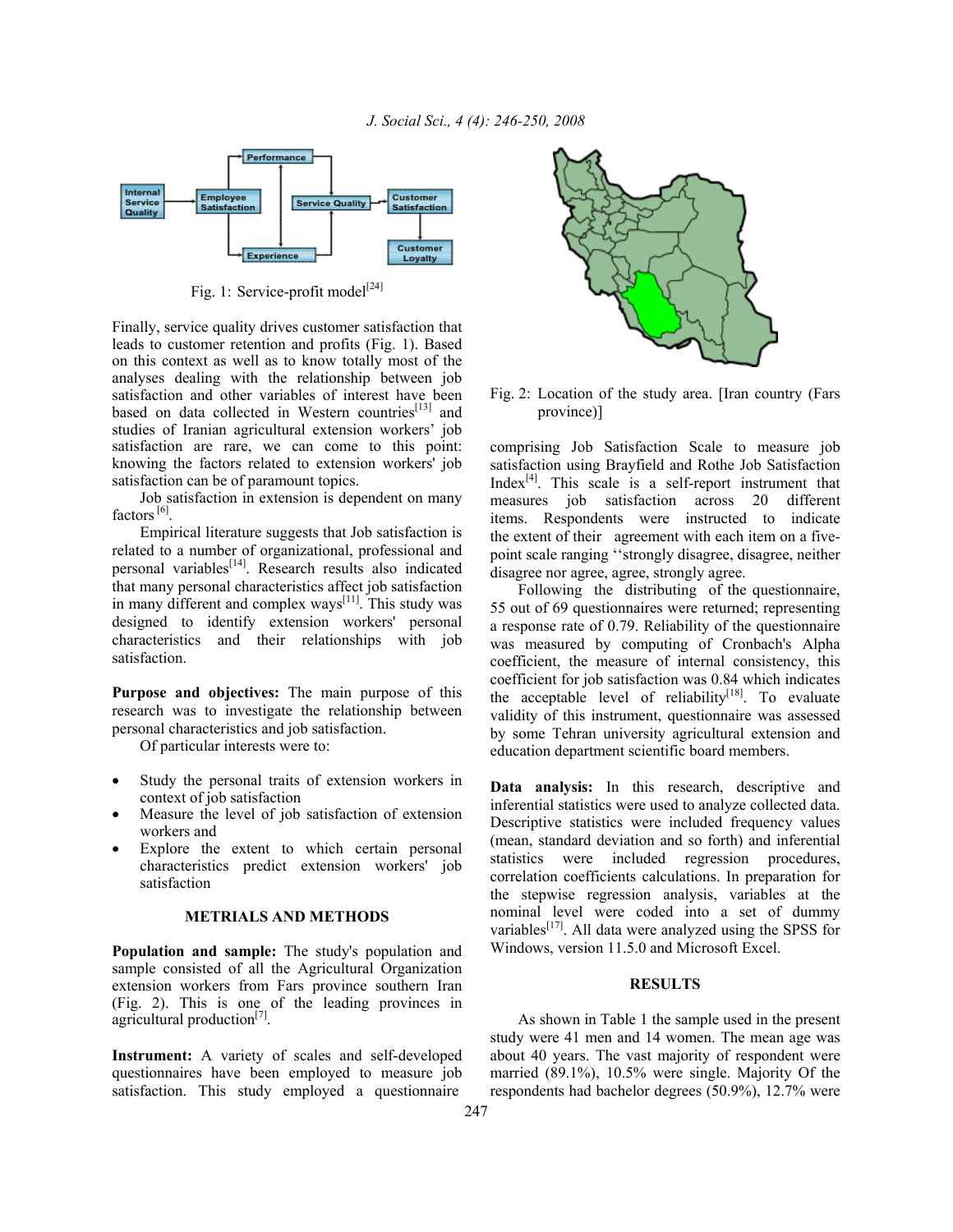with diploma degree, 21.8% were with associate degrees, and 14.5% hold master or PhD degrees. Majority of the respondents were involved in secure jobs (54.6%) and 45.4% were temporary employees.

 Extension workers' service year distributed almost evenly among the five categories ranging from "Lower than 5 years" to "21 and over". Monthly salary of extension workers ranged from 180000-500000 with mean value of 363000.

 Table 2 shows the overall index of job satisfaction which is identified as the mean score obtained from a 20-item questionnaire.

 A total score of 0-50 is interpreted as low job satisfaction, while 70 and over is considered to represent high job satisfaction.

 In Table 3 the majority of the extension workers (65.5%) belonged to intermediate level of job satisfaction, followed by 29.1 and 5.5% belonging to high and low level of job satisfaction, respectively (Table 3).

 In Table 4, there was a non-significant relationship between age and job satisfaction  $(r = -0.05)$ , service years and job satisfaction  $(r = -0.01)$  and working hours per week and job satisfaction  $(r = -0.14)$ . On the other hands, there was a significant negative relationship between monthly salary and job satisfaction  $(r = -0.53)$ .

 Comparison of Extension workers by some personal traits indicated that there was a significant difference between single and married extension workers on the level of job satisfaction (married > single). Meanwhile there were no significant differences between different categories of job tenure, years of education, and sex (indicated in the Table 5) on the level of job satisfaction (Table 5).

 In this research for identification of personal traits associated with job satisfaction, a regression procedure was used (Table 6). For extension workers regression procedures indicated that the full model was moderately successful, explaining 45% (Adjusted  $R^2 = 0.45$ ) of the variance, in job satisfaction. Two independent variables that accounted for the explained variance were monthly salary (27%) and marital status (18%).

Table 1: Personal traits of agricultural extension workers

| Variable Name  |               | frequency | percentage | SD/Mean    |
|----------------|---------------|-----------|------------|------------|
|                | 25-30         | 5         | 9.1        | 7.02/39.6  |
| Age            | 31-35         | 12        | 21.8       |            |
|                | 36-40         | 13        | 23.6       |            |
|                | 41-45         | 12        | 21.8       |            |
|                | 46-50         | 8         | 14.5       |            |
|                | 51 and above  | 5         | 9.1        |            |
| <b>Sex</b>     | Male          | 41        | 74.5       |            |
|                | Female        | 14        | 25.5       |            |
| Years of       | Diploma       | 7         | 12.7       |            |
| Education      | Associate     | 12        | 21.8       |            |
|                | Bachelor      | 28        | 50.9       |            |
|                | Master degree | 8         | 14.5       |            |
|                | and higher    |           |            |            |
| Marital status | Single        | 6         | 10.5       |            |
|                | Married       | 49        | 89.1       |            |
| Service years  | Up to 5 years | 8         | 14.5       |            |
|                | 7.38/13.98    |           |            |            |
|                | $10-Mav$      | 11        | 20         |            |
|                | $15-Nov$      | 15        | 27.3       |            |
|                | $16 - 20$     | 9         | 16.4       |            |
|                | 21 and above  | 12        | 21.8       |            |
| Job tenure     | Permanent     | 30        | 54.6       |            |
|                | Temporary     | 25        | 45.4       |            |
| Monthly salary | 180-245       | 2         | 3.6        | 1.2/363000 |
| (Toman*)       | 246-310       | 8         | 14.5       |            |
|                | 311-375       | 19        | 34.5       |            |
|                | 376-440       | 21        | 38.2       |            |
|                | 441-500       | 5         | 9.1        |            |
|                |               |           |            |            |

\*One of currency units in Iran (1 US Dollar = 949.58 Iranian Toman)

Table 2: Job satisfaction index  $(N = 55)$ 

| <b>Job Satisfaction Questions</b>                          | Mean | <b>SD</b> |
|------------------------------------------------------------|------|-----------|
| My job is pretty interesting                               | 2.85 | 1.193     |
| I like my job better than the average worker does          | 2.89 | 1.286     |
| It seems that my friends are more interested in their jobs | 2.91 | 1.236     |
| I am adequately paid for the job I do                      | 3.09 | 1.251     |
| I feel fairly well-satisfied with my present job           | 3.18 | 1.307     |
| I am often bored with my job                               | 3.18 | 1.056     |
| I enjoy my work more than my leisure time                  | 3.20 | 1.282     |
| My job has a fair (impartial) promotion policy             | 3.24 | 1.186     |
| My job is interesting enough to keep me from being bored   | 3.27 | 1.162     |
| I feel that I am happier in my work than most other people | 3.29 | 1.301     |
| I consider my job rather unpleasant                        | 3.33 | 1.187     |
| My job is like a hobby to me                               | 3.36 | 1.393     |
| Each day of work seems like it will never end              | 3.36 | 1.112     |
| I find real enjoyment in my work                           | 3.38 | 1.209     |
| Most days I am enthusiastic about my work                  | 3.42 | 1.243     |
| I am satisfied with my job for the time being              | 3.53 | 1.184     |
| I am disappointed that I took this job                     | 3.53 | 1.230     |
| Most of the time I have to force myself to go to work      | 3.53 | 1.168     |
| I definitely dislike my work                               | 3.76 | 1.105     |
| I feel my job is more interesting than others I could get  | 3.82 | 1.038     |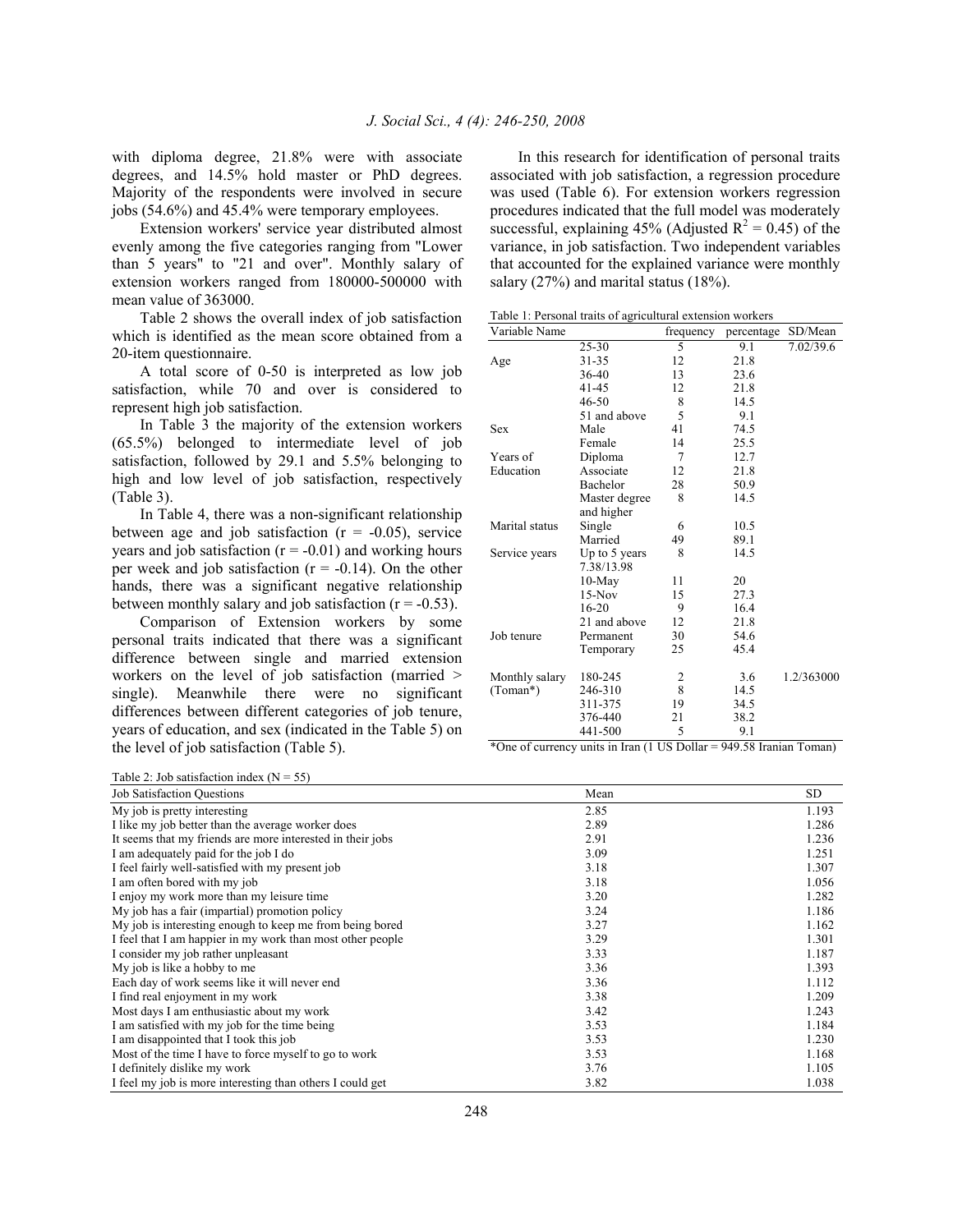| Table 3: Extension workers' level of job satisfaction |
|-------------------------------------------------------|
|-------------------------------------------------------|

| Level of job satisfaction   | Frequency | Percentage |
|-----------------------------|-----------|------------|
| Low (Up to $50$ points)     |           | 5.5        |
| Intermediate (50-70 points) | 36        | 65.5       |
| High (above 70 points)      | 16        | 29.1       |
| Total                       | 55        | 100        |

Table 4: Correlation analysis between job satisfaction and some independent variables

| Independent variable                                                                                                                                                                                                                                                                                                                                                                                                                                                                   | Correlation coefficient (Pearson correlation) |       |  |  |
|----------------------------------------------------------------------------------------------------------------------------------------------------------------------------------------------------------------------------------------------------------------------------------------------------------------------------------------------------------------------------------------------------------------------------------------------------------------------------------------|-----------------------------------------------|-------|--|--|
| Age                                                                                                                                                                                                                                                                                                                                                                                                                                                                                    | $-0.05$                                       | ns    |  |  |
| Service years                                                                                                                                                                                                                                                                                                                                                                                                                                                                          | $-0.01$                                       | ns    |  |  |
| Monthly salary                                                                                                                                                                                                                                                                                                                                                                                                                                                                         | 0.53                                          | $* *$ |  |  |
| Working hours per day -0.14                                                                                                                                                                                                                                                                                                                                                                                                                                                            |                                               | ns    |  |  |
| $\mathcal{L} \cap \mathcal{L} \cap \mathcal{L} \cap \mathcal{L} \cap \mathcal{L} \cap \mathcal{L} \cap \mathcal{L} \cap \mathcal{L} \cap \mathcal{L} \cap \mathcal{L} \cap \mathcal{L} \cap \mathcal{L} \cap \mathcal{L} \cap \mathcal{L} \cap \mathcal{L} \cap \mathcal{L} \cap \mathcal{L} \cap \mathcal{L} \cap \mathcal{L} \cap \mathcal{L} \cap \mathcal{L} \cap \mathcal{L} \cap \mathcal{L} \cap \mathcal{L} \cap \mathcal{L} \cap \mathcal{L} \cap \mathcal{L} \cap \mathcal{$ |                                               |       |  |  |

\* Significant at p<0.05, \*\* Significant at p<0.01

Table 5: Comparison of Extension workers' level of job satisfaction by some variables

|                |                             |       | Mann whitney/        |    |  |
|----------------|-----------------------------|-------|----------------------|----|--|
| Variable       | Mean rank                   |       | kruskal-wallis value |    |  |
| Job tenure     | Permanent                   |       | 1.6                  | ns |  |
|                | Temporary                   | 49.67 |                      |    |  |
| Years of       | Diploma                     | 25.79 | 0.6                  | ns |  |
| Education      | Associate                   | 25.83 |                      |    |  |
|                | Bachelor                    | 28.66 |                      |    |  |
|                | Master degree<br>and higher | 30.88 |                      |    |  |
| Sex            | Male                        | 26.94 | 243.5                | ns |  |
|                | Female                      | 31.11 |                      |    |  |
| Marital status | Single                      | 8.25  | 28.5                 | ** |  |
|                | Married                     | 30.42 |                      |    |  |

\* Significant at p<0.05, \*\* Significant at p<0.01

Table 6: Regression analysis for personal traits associated with extension workers' job satisfaction

|                | Step variable | B       | S.E   | <b>Beta</b> | Significant<br>level | R    | $R^2$ | Adjusted<br>$R^2$ |
|----------------|---------------|---------|-------|-------------|----------------------|------|-------|-------------------|
|                | constant      | 95.94   | 6.49  | 0.53        | $\theta$             |      |       |                   |
|                | Monthly       | $-0.82$ | 0.018 |             | 0                    |      |       |                   |
|                | Salary        |         |       |             |                      |      |       |                   |
| $\overline{c}$ | constant      | 85.56   | 6.16  |             | $\theta$             |      |       |                   |
|                | Monthly       | $-0.85$ | 0.015 | 0.56        | 0                    | 0.53 | 0.29  | 0.27              |
|                | Salary        |         |       |             |                      |      |       |                   |
|                | Marital       | 12.95   | 3.05  | 0.427       | $\theta$             | 0.68 | 0.47  | 0.45              |
|                | Status        |         |       |             |                      |      |       |                   |

 In other words, extension workers with higher amounts of monthly salary and married extension workers, in two cases, there was more likely to have higher level of job satisfaction. However there was a relationship between dependent variable (Y) and independent variables (following equation):

Y=85.569-0.560X1(Monthly salary)+0.427X2(Marital status)

### **DISCUSSION**

 The index items most suggesting negative job satisfaction were low salary and job's unfair promotion policy, respectively. As mentioned, there was a nonsignificant relationship between age and job satisfaction (this is in line with the study conducted by Singh and Singh<sup>[21]</sup>), service years and job satisfaction (this is what happened in the study carried out  $by^{[2]}$  and working hours per week and job satisfaction (this is in consistent with results of study conducted by $[15]$ . On the other hands, there was a significant negative relationship between monthly salary and job satisfaction (this is in line with the study conducted in Kurdistan, Iran by<sup>[19]</sup>). Contribution of personal traits was 45 percent in the explaining of variances in the job satisfaction indicating remaining variances in the job satisfaction was explained by other factors such as organizational, professional variables<sup>[14]</sup>.

## **COCLUSION**

 Job satisfaction is possibly the most studied attitude in organizational behavior $\left[5\right]$ , But because Job satisfaction tends to vary from country to country depending on job-culture fit (Chimanikire *et al*.) and most of the analyses dealing with the relationship between job satisfaction and other variables of interest have been based on data collected in Western countries<sup>[13]</sup>, This study aimed at investigating the relationship between job satisfaction and personal traits among extension workers which have necessary roles in Iran and other developing countries with important contribution of agriculture and rural population in the country development. The study confirmed personal traits have considerable impacts on extension workers' level of Job satisfaction. In other words, contribution of personal traits was 45 percent in the explaining of variances in the job satisfaction indicating remaining variances in the job satisfaction was explained by other factors such as organizational, professional variables<sup>[14]</sup>. The index items most suggesting negative job satisfaction were low salary and job's unfair promotion policy, respectively. Contribution of monthly salary and marital status was important in the explaining level of extension workers' job satisfaction. Therefore, administration should conduct a periodic needs assessment to determine the level of job satisfaction of personnel and identify methods for increasing satisfaction $[16]$  based on these findings.

#### **ACKNOWLEDGEMENT**

 The authors gratefully acknowledge the scientific board members of the Department of Agricultural Extension and Education, Tehran University for their valuable insights and guidance for carrying out this study and compiling the questionnaire of the study.

#### **REFERENCES**

1. Asadi, A. and A. Shams, 2003. Some challenges on the way of agricultural development in Iran. Jihad Mag., 23: 48-56 (In Farsi).